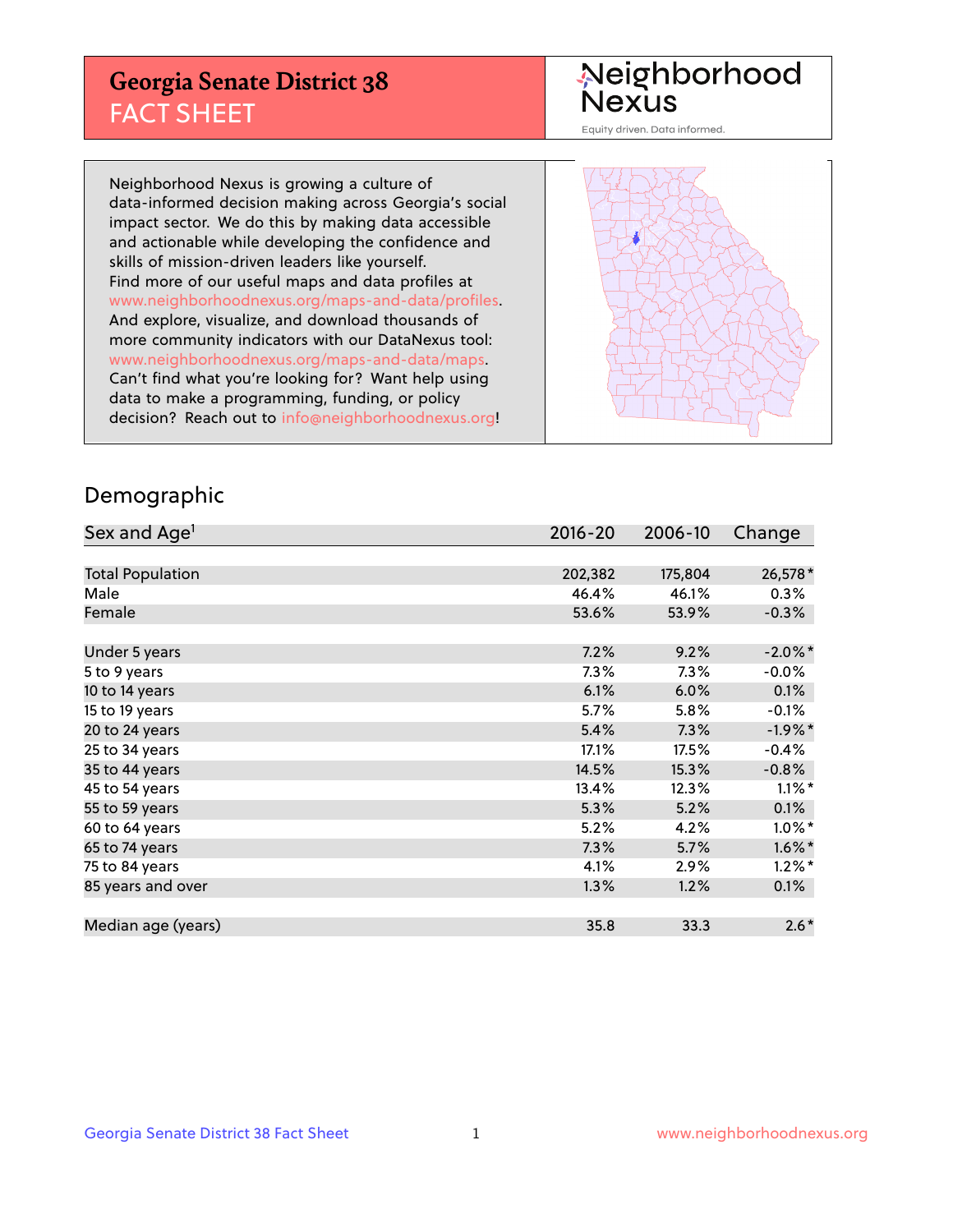## Demographic, continued...

| Race <sup>2</sup>                                            | $2016 - 20$ | 2006-10 | Change      |
|--------------------------------------------------------------|-------------|---------|-------------|
| <b>Total population</b>                                      | 202,382     | 175,804 | 26,578*     |
| One race                                                     | 96.9%       | 98.9%   | $-2.0\%$ *  |
| White                                                        | 23.6%       | 25.6%   | $-2.0\%$ *  |
| <b>Black or African American</b>                             | 64.7%       | 64.1%   | 0.6%        |
| American Indian and Alaska Native                            | 0.2%        | 0.1%    | 0.1%        |
| Asian                                                        | 3.8%        | 2.4%    | $1.4\%$ *   |
| Native Hawaiian and Other Pacific Islander                   | 0.1%        | 0.1%    | 0.0%        |
| Some other race                                              | 4.5%        | 6.5%    | $-2.0\%$ *  |
| Two or more races                                            | 3.1%        | 1.1%    | $2.0\%$ *   |
| Race alone or in combination with other race(s) <sup>3</sup> | $2016 - 20$ | 2006-10 | Change      |
| Total population                                             | 202,382     | 175,804 | 26,578*     |
| White                                                        | 26.0%       | 26.3%   | $-0.3%$     |
| <b>Black or African American</b>                             | 66.6%       | 64.9%   | 1.7%        |
| American Indian and Alaska Native                            | 0.7%        | 0.5%    | 0.2%        |
| Asian                                                        | 4.6%        | 2.7%    | $1.9\%$ *   |
| Native Hawaiian and Other Pacific Islander                   | 0.2%        | 0.1%    | 0.1%        |
| Some other race                                              | 5.5%        | 6.8%    | $-1.3%$     |
|                                                              |             |         |             |
| Hispanic or Latino and Race <sup>4</sup>                     | $2016 - 20$ | 2006-10 | Change      |
| <b>Total population</b>                                      | 202,382     | 175,804 | 26,578*     |
| Hispanic or Latino (of any race)                             | 9.7%        | 9.7%    | $-0.0%$     |
| Not Hispanic or Latino                                       | 90.3%       | 90.3%   | 0.0%        |
| White alone                                                  | 19.9%       | 22.9%   | $-3.0\%$ *  |
| Black or African American alone                              | 64.1%       | 63.7%   | 0.4%        |
| American Indian and Alaska Native alone                      | 0.1%        | 0.1%    | 0.0%        |
| Asian alone                                                  | 3.8%        | 2.4%    | $1.3\%$ *   |
| Native Hawaiian and Other Pacific Islander alone             | 0.1%        | 0.1%    | 0.0%        |
| Some other race alone                                        | 0.2%        | 0.3%    | $-0.1%$     |
| Two or more races                                            | 2.2%        | 0.9%    | $1.3\%$ *   |
| U.S. Citizenship Status <sup>5</sup>                         | 2016-20     | 2006-10 | Change      |
|                                                              |             |         |             |
| Foreign-born population                                      | 21,419      | 18,148  | $3,271*$    |
| Naturalized U.S. citizen                                     | 38.7%       | 24.4%   | 14.3%*      |
| Not a U.S. citizen                                           | 61.3%       | 75.6%   | $-14.3\%$ * |
| Citizen, Voting Age Population <sup>6</sup>                  | $2016 - 20$ | 2006-10 | Change      |
| Citizen, 18 and over population                              | 141,414     | 117,586 | 23,829*     |
| Male                                                         | 44.1%       | 43.2%   | 0.9%        |
| Female                                                       | 55.9%       | 56.8%   | $-0.9%$     |
|                                                              |             |         |             |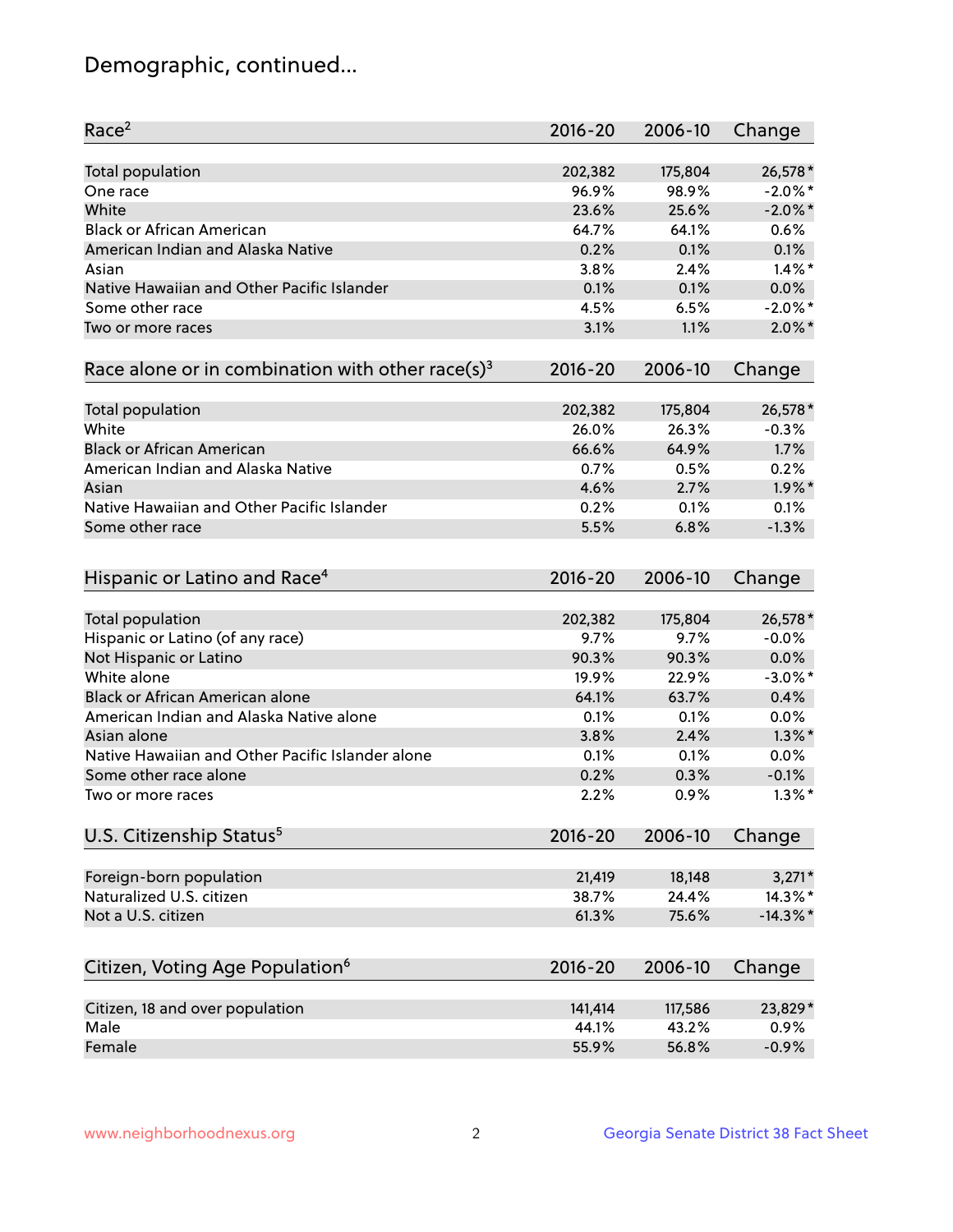#### Economic

| Income <sup>7</sup>                                 | $2016 - 20$ | 2006-10 | Change     |
|-----------------------------------------------------|-------------|---------|------------|
|                                                     |             |         |            |
| All households                                      | 81,513      | 71,209  | 10,304*    |
| Less than \$10,000                                  | 6.9%        | 9.9%    | $-3.0\%$ * |
| \$10,000 to \$14,999                                | 4.4%        | 6.3%    | $-1.9%$ *  |
| \$15,000 to \$24,999                                | 9.1%        | 11.4%   | $-2.2\%$ * |
| \$25,000 to \$34,999                                | 9.0%        | 11.5%   | $-2.5%$ *  |
| \$35,000 to \$49,999                                | 12.3%       | 14.7%   | $-2.4\%$ * |
| \$50,000 to \$74,999                                | 20.0%       | 16.7%   | $3.3\%$ *  |
| \$75,000 to \$99,999                                | 11.6%       | 10.2%   | $1.4\%$ *  |
| \$100,000 to \$149,999                              | 12.9%       | 11.4%   | $1.5\%$ *  |
| \$150,000 to \$199,999                              | 6.7%        | 4.0%    | $2.7\%$ *  |
| \$200,000 or more                                   | 7.2%        | 3.9%    | $3.3\%$ *  |
| Median household income (dollars)                   | 59,720      | 45,293  | 14,427*    |
| Mean household income (dollars)                     | 83,146      | 64,704  | 18,442*    |
| With earnings                                       | 80.2%       | 83.2%   | $-3.1\%$ * |
| Mean earnings (dollars)                             | 85,227      | 67,138  | 18,089*    |
| <b>With Social Security</b>                         | 25.3%       | 20.7%   | 4.6%*      |
| Mean Social Security income (dollars)               | 17,862      | 13,733  | 4,129*     |
| With retirement income                              | 21.7%       | 15.1%   | $6.6\%$ *  |
| Mean retirement income (dollars)                    | 25,968      | 23,093  | 2,875*     |
| With Supplemental Security Income                   | 5.6%        | 3.5%    | $2.1\%$ *  |
| Mean Supplemental Security Income (dollars)         | 9,038       | 7,685   | 1,353      |
| With cash public assistance income                  | 1.6%        | 1.9%    | $-0.2%$    |
| Mean cash public assistance income (dollars)        | 1,402       | 2,860   | $-1,459$   |
| With Food Stamp/SNAP benefits in the past 12 months | 17.0%       | 13.8%   | $3.2\%$ *  |
|                                                     |             |         |            |
| Families                                            | 46,694      | 42,434  | 4,260*     |
| Less than \$10,000                                  | 5.8%        | 9.1%    | $-3.4\%$ * |
| \$10,000 to \$14,999                                | 2.9%        | 4.3%    | $-1.5%$ *  |
| \$15,000 to \$24,999                                | 7.2%        | 10.5%   | $-3.3\%$ * |
| \$25,000 to \$34,999                                | 7.7%        | 10.3%   | $-2.6\%$ * |
| \$35,000 to \$49,999                                | 11.2%       | 14.5%   | $-3.4\%$ * |
| \$50,000 to \$74,999                                | 18.2%       | 15.6%   | $2.7\%$ *  |
| \$75,000 to \$99,999                                | 12.3%       | 11.1%   | 1.2%       |
| \$100,000 to \$149,999                              | 16.0%       | 13.3%   | $2.7\%$ *  |
| \$150,000 to \$199,999                              | 8.2%        | 5.7%    | $2.6\%$ *  |
| \$200,000 or more                                   | 10.5%       | 5.5%    | $5.0\%$ *  |
| Median family income (dollars)                      | 71,073      | 51,547  | 19,526*    |
| Mean family income (dollars)                        | 97,412      | 74,105  | 23,307*    |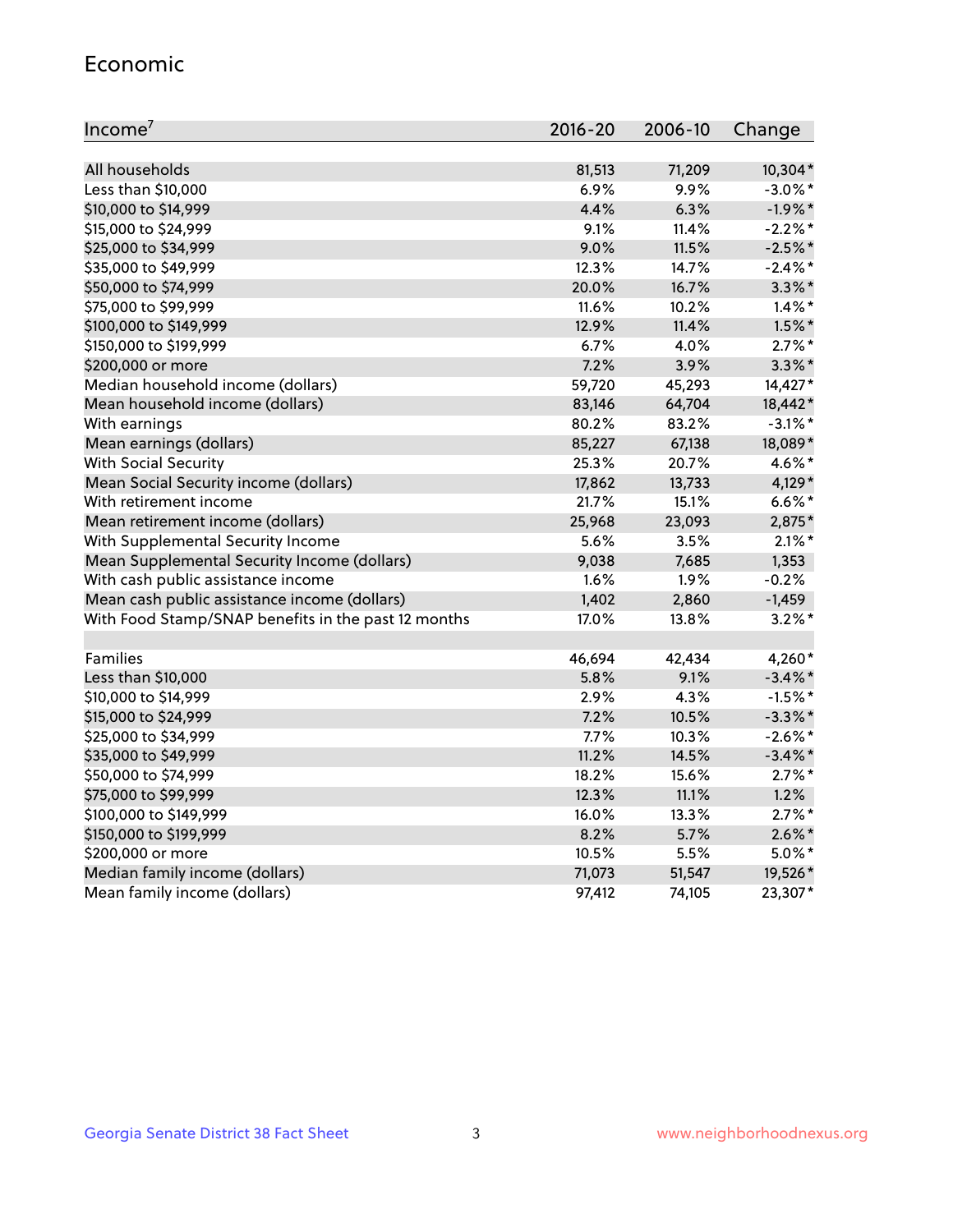## Economic, continued...

| Income, continued <sup>8</sup>                           | $2016 - 20$ | 2006-10 | Change      |
|----------------------------------------------------------|-------------|---------|-------------|
|                                                          |             |         |             |
| Nonfamily households                                     | 34,819      | 28,775  | $6,044*$    |
| Median nonfamily income (dollars)                        | 45,756      | 36,692  | 9,064*      |
| Mean nonfamily income (dollars)                          | 61,325      | 48,821  | 12,504*     |
|                                                          |             |         |             |
| Median earnings for workers (dollars)                    | 37,684      | 31,722  | 5,962*      |
| Median earnings for male full-time, year-round workers   | 52,018      | 46,539  | 5,479*      |
| (dollars)                                                |             |         |             |
| Median earnings for female full-time, year-round workers | 47,246      | 41,058  | $6,188*$    |
| (dollars)                                                |             |         |             |
|                                                          |             |         |             |
| Per capita income (dollars)                              | 34,813      | 26,885  | 7,928*      |
|                                                          |             |         |             |
| Families and People Below Poverty Level <sup>9</sup>     | $2016 - 20$ | 2006-10 | Change      |
|                                                          |             |         |             |
| <b>All families</b>                                      | 12.9%       | 16.6%   | $-3.8\%$ *  |
| With related children under 18 years                     | 21.8%       | 25.4%   | $-3.6%$     |
| With related children under 5 years only                 | 15.5%       | 21.3%   | $-5.8%$     |
| Married couple families                                  | 5.1%        | 4.8%    | 0.3%        |
| With related children under 18 years                     | 9.1%        | 8.1%    | 0.9%        |
| With related children under 5 years only                 | 6.9%        | 6.6%    | 0.3%        |
| Families with female householder, no husband present     | 24.2%       | 35.3%   | $-11.1\%$ * |
| With related children under 18 years                     | 33.7%       | 42.8%   | $-9.1\%$ *  |
| With related children under 5 years only                 | 36.4%       | 45.8%   | $-9.4%$     |
|                                                          |             |         |             |
| All people                                               | 15.6%       | 19.8%   | $-4.2%$     |
| Under 18 years                                           | 27.2%       | 31.8%   | $-4.6%$     |
| Related children under 18 years                          | 27.1%       | 31.4%   | $-4.3%$     |
| Related children under 5 years                           | 25.7%       | 31.8%   | $-6.2%$     |
| Related children 5 to 17 years                           | 27.7%       | 31.2%   | $-3.5%$     |
| 18 years and over                                        | 11.9%       | 15.6%   | $-3.6\%$ *  |
| 18 to 64 years                                           | 12.5%       | 16.2%   | $-3.7\%$ *  |
| 65 years and over                                        | 9.2%        | 11.6%   | $-2.4%$     |
| People in families                                       | 15.1%       | 19.2%   | $-4.1\%$ *  |
| Unrelated individuals 15 years and over                  | 17.3%       | 21.9%   | $-4.6\%$ *  |
|                                                          |             |         |             |
| Non-Hispanic white people                                | 5.9%        | 6.1%    | $-0.2%$     |
| Black or African-American people                         | 18.0%       | 23.1%   | $-5.1\%$ *  |
| Asian people                                             | 4.1%        | 5.5%    | $-1.4%$     |
| Hispanic or Latino people                                | 24.8%       | 34.0%   | $-9.2%$     |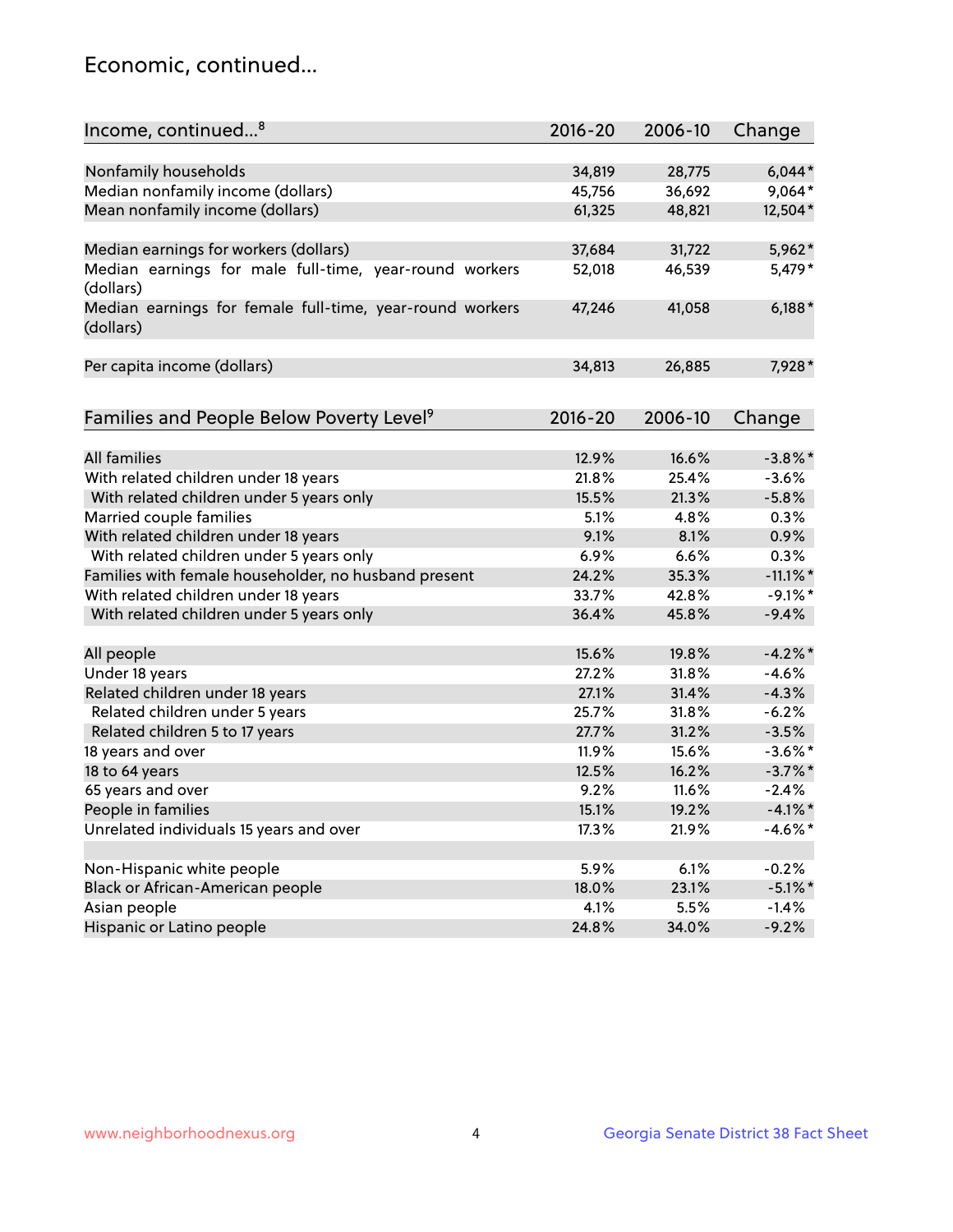## Employment

| Employment Status <sup>10</sup>                               | $2016 - 20$     | 2006-10         | Change     |
|---------------------------------------------------------------|-----------------|-----------------|------------|
|                                                               |                 |                 |            |
| Population 16 years and over                                  | 157,983         | 134,079         | 23,904*    |
| In labor force                                                | 67.6%           | 70.1%           | $-2.5%$ *  |
| Civilian labor force                                          | 67.4%           | 69.9%           | $-2.5%$ *  |
| Employed                                                      | 62.7%           | 62.5%           | 0.2%       |
| Unemployed                                                    | 4.7%            | 7.4%            | $-2.7%$    |
| <b>Armed Forces</b>                                           | 0.2%            | 0.2%            | 0.0%       |
| Not in labor force                                            | 32.4%           | 29.9%           | $2.5%$ *   |
| Civilian labor force                                          | 106,494         | 93,690          | 12,804*    |
| <b>Unemployment Rate</b>                                      | 6.9%            | 10.5%           | $-3.6%$    |
|                                                               |                 |                 |            |
| Females 16 years and over                                     | 86,983          | 74,520          | 12,463*    |
| In labor force                                                | 64.1%           | 64.9%           | $-0.8%$    |
| Civilian labor force                                          | 63.9%           | 64.9%           | $-1.0%$    |
| Employed                                                      | 59.0%           | 57.8%           | 1.1%       |
|                                                               |                 |                 |            |
| Own children of the householder under 6 years                 | 16,811          | 17,505          | $-694$     |
| All parents in family in labor force                          | 70.5%           | 67.7%           | 2.8%       |
|                                                               |                 |                 | $3,778*$   |
| Own children of the householder 6 to 17 years                 | 29,197<br>79.8% | 25,418<br>76.9% | 2.9%       |
| All parents in family in labor force                          |                 |                 |            |
| Industry <sup>11</sup>                                        | $2016 - 20$     | 2006-10         | Change     |
|                                                               |                 |                 |            |
| Civilian employed population 16 years and over                | 99,115          | 83,808          | 15,307*    |
| Agriculture, forestry, fishing and hunting, and mining        | 0.2%            | 0.1%            | 0.1%       |
| Construction                                                  | 5.8%            | 6.9%            | $-1.1%$    |
| Manufacturing                                                 | 6.7%            | 7.8%            | $-1.1%$    |
| Wholesale trade                                               | 2.7%            | 4.1%            | $-1.4\%$ * |
| Retail trade                                                  | 12.0%           | 11.7%           | 0.3%       |
| Transportation and warehousing, and utilities                 | 8.1%            | 7.3%            | 0.7%       |
| Information                                                   | 3.4%            | 3.4%            | 0.0%       |
| Finance and insurance, and real estate and rental and leasing | 7.2%            | 7.4%            | $-0.2%$    |
| Professional, scientific, and management, and administrative  | 16.1%           | 15.0%           | 1.1%       |
| and waste management services                                 |                 |                 |            |
| Educational services, and health care and social assistance   | 17.6%           | 18.8%           | $-1.2%$    |
| Arts, entertainment, and recreation, and accommodation and    | 11.5%           | 8.4%            | $3.1\%$ *  |
| food services                                                 |                 |                 |            |
| Other services, except public administration                  | 4.2%            | 4.6%            | $-0.4%$    |
| Public administration                                         | 4.7%            | 4.6%            | 0.0%       |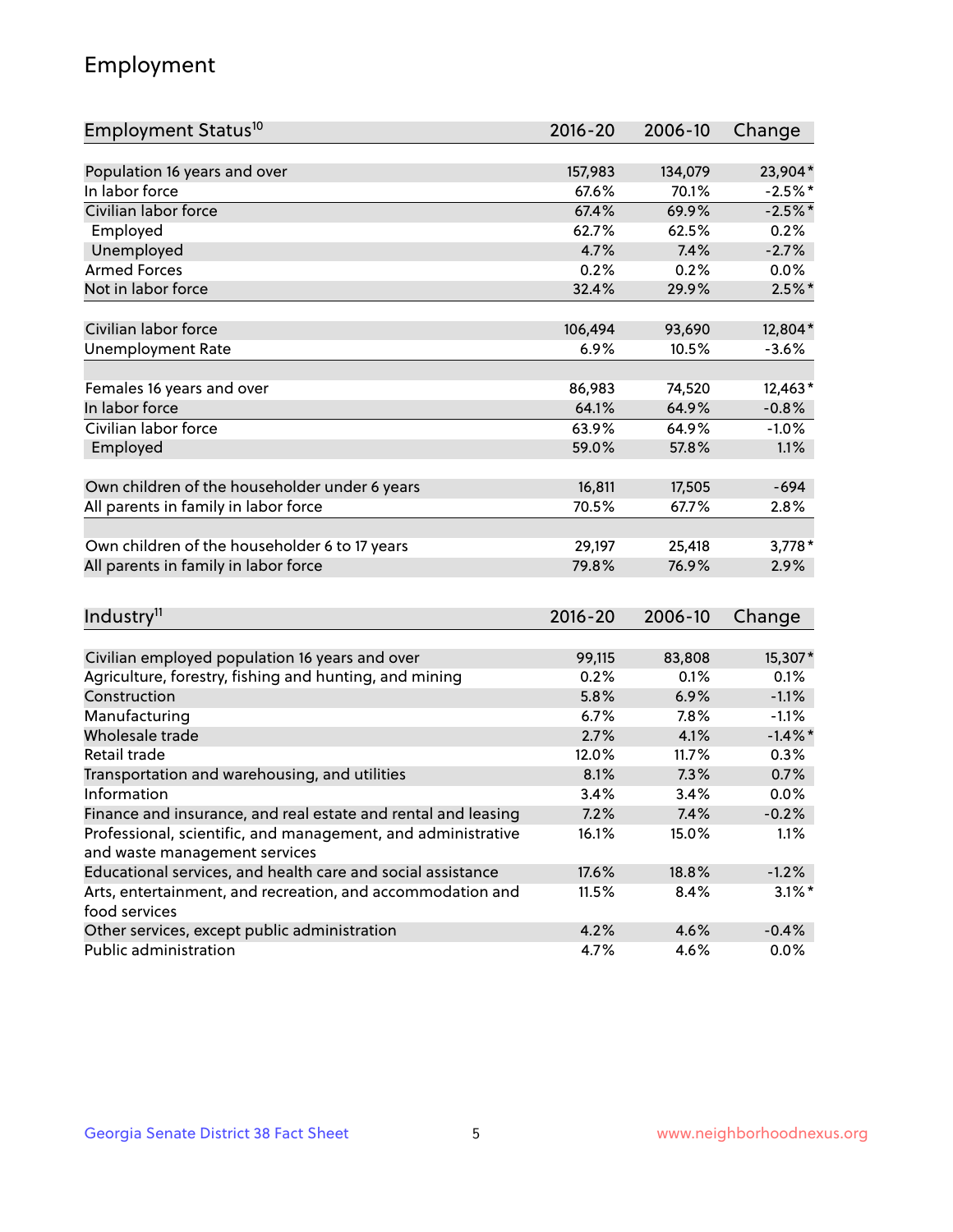## Employment, continued...

| Occupation <sup>12</sup>                                                    | $2016 - 20$ | 2006-10 | Change     |
|-----------------------------------------------------------------------------|-------------|---------|------------|
| Civilian employed population 16 years and over                              | 99,115      | 83,808  | 15,307*    |
| Management, business, science, and arts occupations                         | 42.9%       | 38.6%   | $4.3\%$ *  |
| Service occupations                                                         | 16.4%       | 15.4%   | 1.0%       |
| Sales and office occupations                                                | 21.7%       | 26.6%   | $-5.0\%$ * |
|                                                                             | 6.2%        |         |            |
| Natural<br>and<br>maintenance<br>resources,<br>construction,<br>occupations |             | 7.7%    | $-1.5%$    |
| Production, transportation, and material moving occupations                 | 12.8%       | 11.6%   | 1.2%       |
| Class of Worker <sup>13</sup>                                               | $2016 - 20$ | 2006-10 | Change     |
|                                                                             |             |         |            |
| Civilian employed population 16 years and over                              | 99,115      | 83,808  | 15,307*    |
| Private wage and salary workers                                             | 82.7%       | 82.1%   | 0.6%       |
| Government workers                                                          | 11.7%       | 13.6%   | $-1.9%$ *  |
| Self-employed in own not incorporated business workers                      | 5.4%        | 4.2%    | $1.2\%$ *  |
| Unpaid family workers                                                       | 0.2%        | 0.1%    | 0.1%       |
| Job Flows <sup>14</sup>                                                     | 2019        | 2010    | Change     |
|                                                                             |             |         |            |
| Total Jobs in district                                                      | 85,663      | 71,415  | 14,248     |
| Held by residents of district                                               | 9.8%        | 9.5%    | 0.3%       |
| Held by non-residents of district                                           | 90.2%       | 90.5%   | $-0.3%$    |
| Jobs by Industry Sector <sup>15</sup>                                       | 2019        | 2010    | Change     |
|                                                                             |             |         |            |
| Total Jobs in district                                                      | 85,663      | 71,415  | 14,248     |
| Goods Producing sectors                                                     | 19.4%       | 16.0%   | 3.4%       |
| Trade, Transportation, and Utilities sectors                                | 32.9%       | 30.9%   | 2.0%       |
| All Other Services sectors                                                  | 47.7%       | 53.2%   | $-5.5%$    |
|                                                                             |             |         |            |
| Total Jobs in district held by district residents                           | 8,403       | 6,763   | 1,640      |
| <b>Goods Producing sectors</b>                                              | 14.8%       | 13.4%   | 1.4%       |
| Trade, Transportation, and Utilities sectors                                | 27.2%       | 23.1%   | 4.1%       |
| All Other Services sectors                                                  | 58.0%       | 63.5%   | $-5.4%$    |
| Jobs by Earnings <sup>16</sup>                                              | 2019        | 2010    | Change     |
|                                                                             |             |         |            |
| Total Jobs in district                                                      | 85,663      | 71,415  | 14,248     |
| Jobs with earnings \$1250/month or less                                     | 20.1%       | 21.0%   | $-0.9%$    |
| Jobs with earnings \$1251/month to \$3333/month                             | 31.7%       | 39.8%   | $-8.1%$    |
| Jobs with earnings greater than \$3333/month                                | 48.2%       | 39.2%   | 9.0%       |
|                                                                             |             |         |            |
| Total Jobs in district held by district residents                           | 8,403       | 6,763   | 1,640      |
| Jobs with earnings \$1250/month or less                                     | 25.7%       | 27.8%   | $-2.1%$    |
| Jobs with earnings \$1251/month to \$3333/month                             | 36.0%       | 42.7%   | $-6.7%$    |
| Jobs with earnings greater than \$3333/month                                | 38.4%       | 29.5%   | 8.9%       |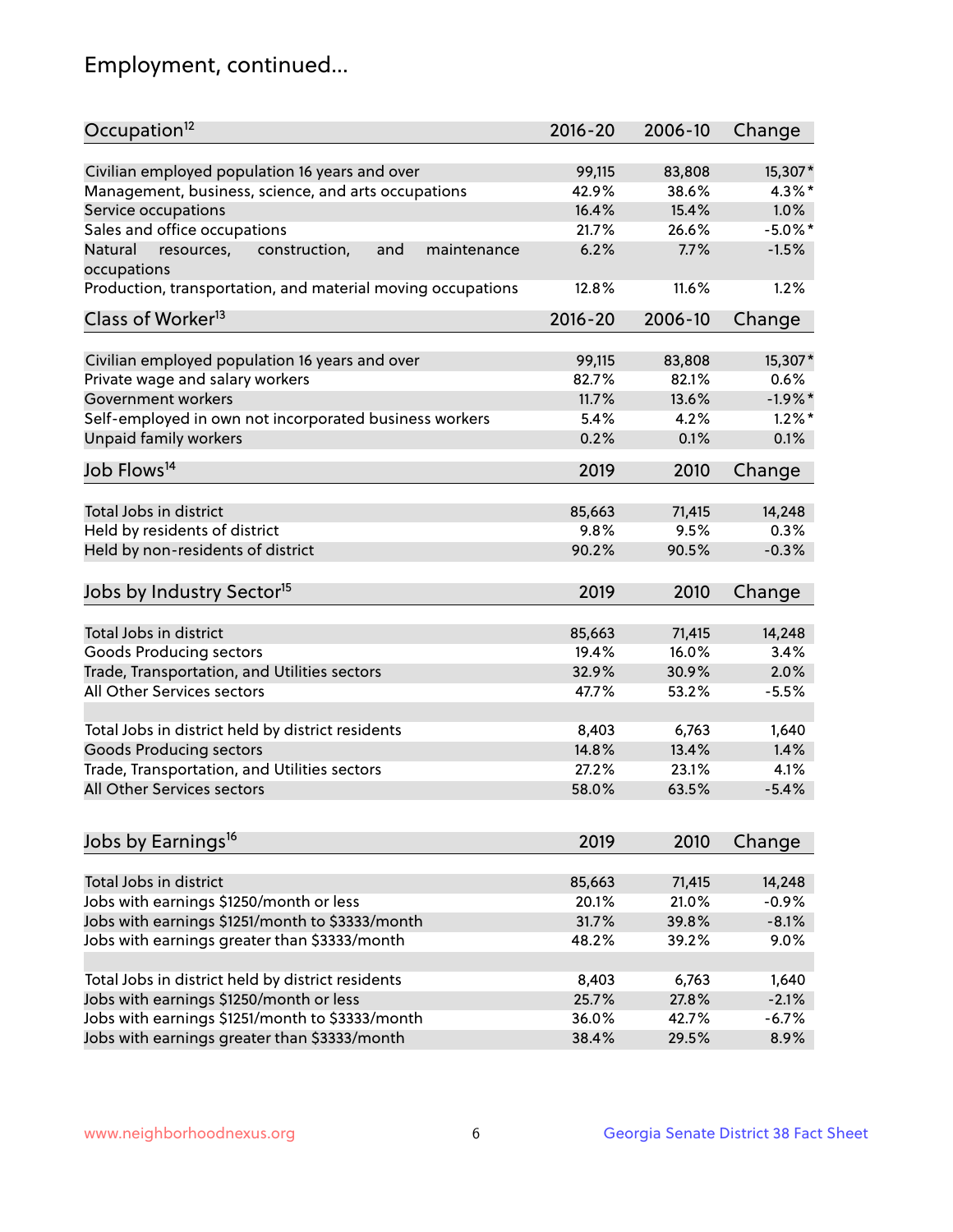## Employment, continued...

| Jobs by Age of Worker <sup>17</sup>               | 2019   | 2010   | Change  |
|---------------------------------------------------|--------|--------|---------|
|                                                   |        |        |         |
| Total Jobs in district                            | 85,663 | 71,415 | 14,248  |
| Jobs with workers age 29 or younger               | 22.6%  | 20.4%  | 2.2%    |
| Jobs with workers age 30 to 54                    | 56.3%  | 63.2%  | $-6.9%$ |
| Jobs with workers age 55 or older                 | 21.1%  | 16.4%  | 4.7%    |
|                                                   |        |        |         |
| Total Jobs in district held by district residents | 8,403  | 6.763  | 1,640   |
| Jobs with workers age 29 or younger               | 24.4%  | 22.4%  | 2.0%    |
| Jobs with workers age 30 to 54                    | 55.8%  | 60.9%  | $-5.1%$ |
| Jobs with workers age 55 or older                 | 19.8%  | 16.7%  | 3.1%    |
|                                                   |        |        |         |

#### Education

| School Enrollment <sup>18</sup>                | $2016 - 20$ | 2006-10 | Change     |
|------------------------------------------------|-------------|---------|------------|
|                                                |             |         |            |
| Population 3 years and over enrolled in school | 49,261      | 44,413  | 4,848*     |
| Nursery school, preschool                      | 8.8%        | 8.9%    | $-0.1%$    |
| Kindergarten                                   | 5.7%        | 6.0%    | $-0.2%$    |
| Elementary school (grades 1-8)                 | 42.9%       | 41.6%   | $1.4\%$    |
| High school (grades 9-12)                      | 21.8%       | 19.4%   | $2.4\%$ *  |
| College or graduate school                     | 20.7%       | 24.2%   | $-3.5%$ *  |
| Educational Attainment <sup>19</sup>           | $2016 - 20$ | 2006-10 | Change     |
|                                                |             |         |            |
| Population 25 years and over                   | 138,252     | 113,189 | 25,063*    |
| Less than 9th grade                            | 3.6%        | 4.7%    | $-1.1%$    |
| 9th to 12th grade, no diploma                  | 6.7%        | 8.8%    | $-2.1\%$ * |
| High school graduate (includes equivalency)    | 24.2%       | 25.0%   | $-0.8%$    |
| Some college, no degree                        | 18.8%       | 19.0%   | $-0.2%$    |
| Associate's degree                             | 6.7%        | 5.1%    | $1.5%$ *   |
| Bachelor's degree                              | 24.0%       | 22.9%   | $1.1\%$    |
| Graduate or professional degree                | 16.1%       | 14.4%   | $1.6\%$ *  |
|                                                |             |         |            |
| Percent high school graduate or higher         | 89.7%       | 86.5%   | $3.2\%$ *  |
| Percent bachelor's degree or higher            | 40.0%       | 37.3%   | $2.7\%$ *  |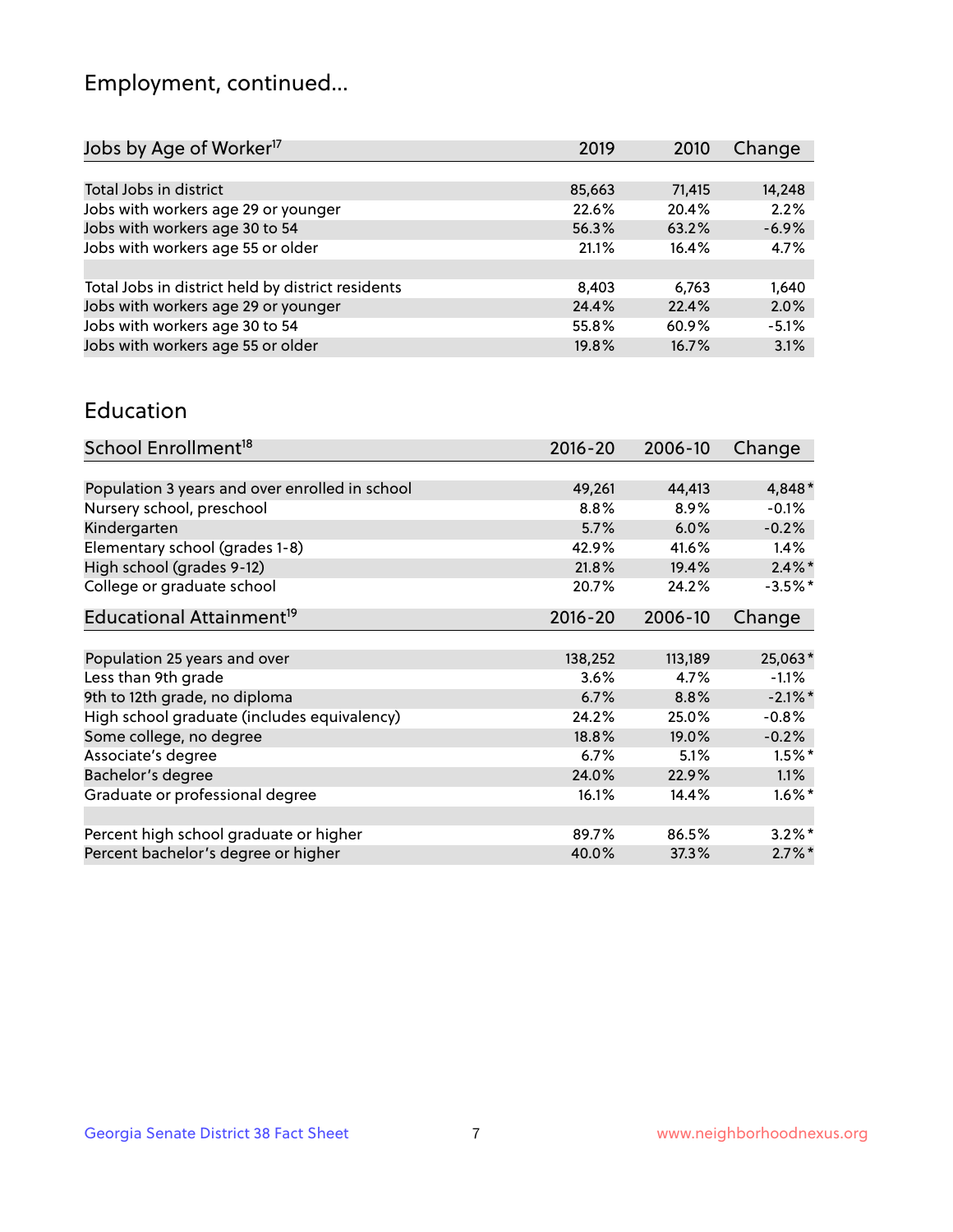## Housing

| Households by Type <sup>20</sup>                     | 2016-20         | 2006-10         | Change                  |
|------------------------------------------------------|-----------------|-----------------|-------------------------|
|                                                      |                 |                 |                         |
| <b>Total households</b>                              | 81,513          | 71,209          | 10,304*                 |
| Family households (families)                         | 57.3%           | 59.6%           | $-2.3\%$ *              |
| With own children under 18 years                     | 24.9%           | 28.8%           | $-4.0\%$ *              |
| Married-couple family                                | 31.2%           | 33.1%           | $-2.0\%$ *              |
| With own children of the householder under 18 years  | 12.7%           | 14.2%           | $-1.5%$ *               |
| Male householder, no wife present, family            | 5.8%            | 5.0%            | 0.8%                    |
| With own children of the householder under 18 years  | 1.8%            | 2.2%            | $-0.3%$                 |
| Female householder, no husband present, family       | 20.3%           | 21.4%           | $-1.1%$                 |
| With own children of the householder under 18 years  | 10.3%           | 12.5%           | $-2.1\%$ *              |
| Nonfamily households                                 | 42.7%           | 40.4%           | $2.3\%$ *               |
| Householder living alone                             | 36.8%           | 34.1%           | $2.7\%$ *               |
| 65 years and over                                    | 9.9%            | 7.7%            | $2.3\%$ *               |
|                                                      |                 |                 |                         |
| Households with one or more people under 18 years    | 28.7%           | 33.3%           | $-4.7%$ *               |
| Households with one or more people 65 years and over | 24.4%           | 18.6%           | $5.8\%$ *               |
|                                                      |                 |                 |                         |
| Average household size                               | 2.47            | 2.46            | 0.01                    |
| Average family size                                  | 3.32            | 3.21            | 0.12                    |
|                                                      |                 |                 |                         |
| Housing Occupancy <sup>21</sup>                      | 2016-20         | 2006-10         |                         |
|                                                      |                 |                 | Change                  |
|                                                      |                 |                 |                         |
| Total housing units                                  | 91,355          | 84,427          | $6,929*$                |
| Occupied housing units                               | 89.2%           | 84.3%           | 4.9%*                   |
| Vacant housing units                                 | 10.8%           | 15.7%           | $-4.9\%*$               |
|                                                      |                 |                 |                         |
| Homeowner vacancy rate                               | 1.2             | 6.0             | $-4.8*$                 |
| Rental vacancy rate                                  | 6.1             | 14.4            | $-8.3*$                 |
|                                                      |                 |                 |                         |
| Units in Structure <sup>22</sup>                     | $2016 - 20$     | 2006-10         |                         |
|                                                      |                 |                 | Change                  |
|                                                      |                 |                 |                         |
| Total housing units                                  | 91,355<br>51.8% | 84,427<br>52.7% | $6,929*$<br>$-0.9%$     |
| 1-unit, detached                                     |                 |                 |                         |
| 1-unit, attached<br>2 units                          | 10.0%           | 9.1%            | 0.9%                    |
|                                                      | 1.0%            | 1.4%            | $-0.4%$                 |
| 3 or 4 units<br>5 to 9 units                         | 4.1%<br>10.1%   | 3.5%<br>10.6%   | 0.6%<br>$-0.5%$         |
| 10 to 19 units                                       | 10.7%           |                 |                         |
| 20 or more units                                     | 10.4%           | 12.7%<br>8.7%   | $-2.0\%$ *<br>$1.7\%$ * |
| Mobile home                                          | 1.7%            | 1.2%            | 0.4%                    |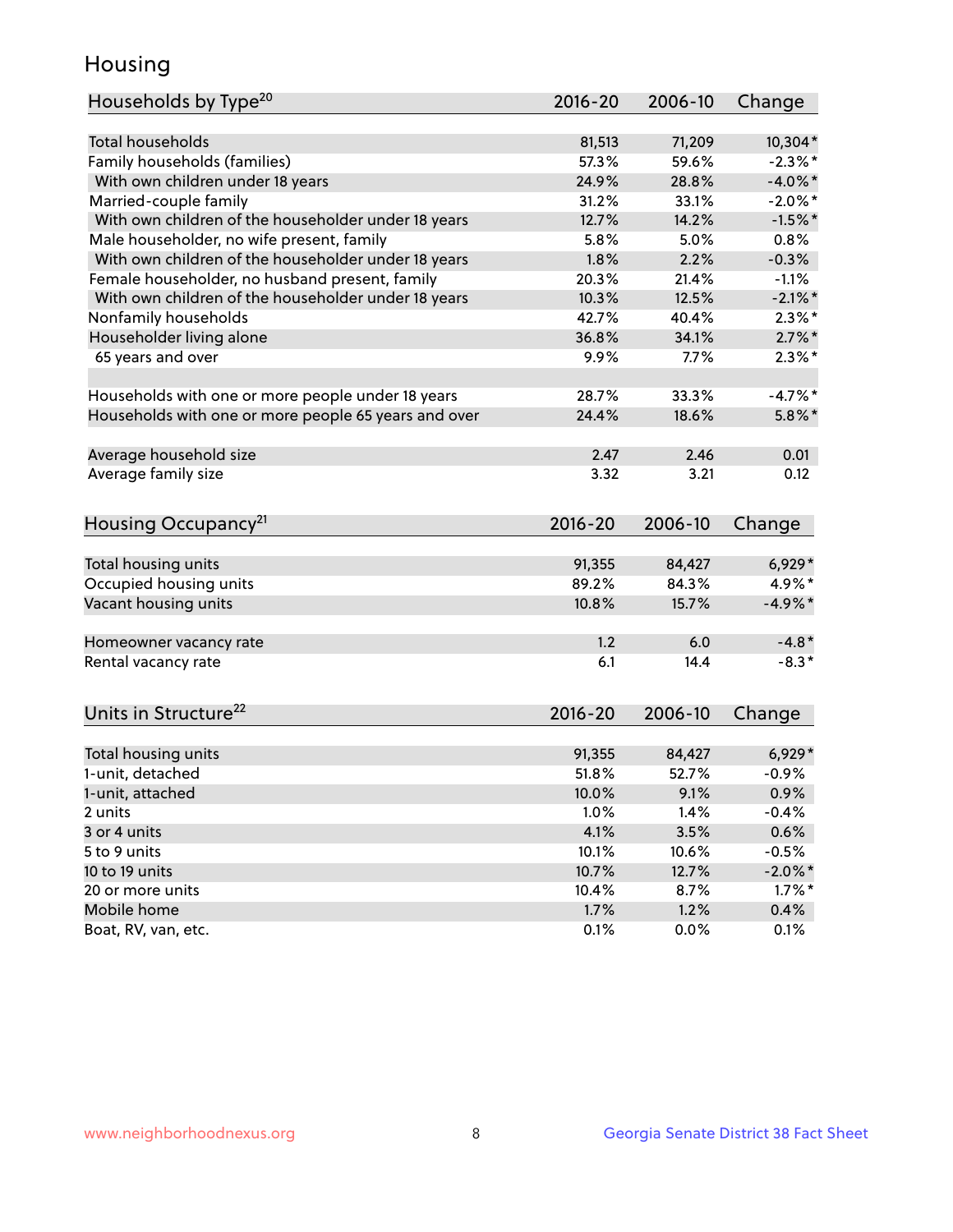## Housing, Continued...

| Year Structure Built <sup>23</sup>             | 2016-20     | 2006-10 | Change     |
|------------------------------------------------|-------------|---------|------------|
| Total housing units                            | 91,355      | 84,427  | $6,929*$   |
| Built 2014 or later                            | 3.6%        | (X)     | (X)        |
| Built 2010 to 2013                             | 3.7%        | (X)     | (X)        |
| Built 2000 to 2009                             | 20.7%       | 21.8%   | $-1.1%$    |
| Built 1990 to 1999                             | 12.7%       | 11.9%   | 0.8%       |
| Built 1980 to 1989                             | 14.7%       | 16.8%   | $-2.2\%$ * |
| Built 1970 to 1979                             | 13.0%       | 14.6%   | $-1.7\%$ * |
| Built 1960 to 1969                             | 16.8%       | 18.8%   | $-2.1\%$ * |
| Built 1950 to 1959                             | 11.5%       | 11.7%   | $-0.2%$    |
| Built 1940 to 1949                             | 2.0%        | 2.8%    | $-0.8\%$ * |
| Built 1939 or earlier                          | 1.3%        | 1.5%    | $-0.1%$    |
| Housing Tenure <sup>24</sup>                   | $2016 - 20$ | 2006-10 | Change     |
| Occupied housing units                         | 81,513      | 71,209  | $10,304*$  |
| Owner-occupied                                 | 51.2%       | 56.3%   | $-5.1\%$ * |
| Renter-occupied                                | 48.8%       | 43.7%   | $5.1\%$ *  |
| Average household size of owner-occupied unit  | 2.47        | 2.42    | 0.05       |
| Average household size of renter-occupied unit | 2.48        | 2.52    | $-0.04$    |
| Residence 1 Year Ago <sup>25</sup>             | 2016-20     | 2006-10 | Change     |
| Population 1 year and over                     | 199,593     | 172,302 | 27,291*    |
| Same house                                     | 84.6%       | 78.6%   | $6.0\%$ *  |
| Different house in the U.S.                    | 15.0%       | 20.8%   | $-5.8\%$ * |
| Same county                                    | 8.5%        | 12.2%   | $-3.7\%$ * |
| Different county                               | 6.4%        | 8.6%    | $-2.2\%$ * |
| Same state                                     | 4.4%        | 5.3%    | $-0.9%$    |
| Different state                                | 2.1%        | 3.3%    | $-1.2\%$ * |
| Abroad                                         | 0.4%        | 0.6%    | $-0.1%$    |
| Value of Housing Unit <sup>26</sup>            | $2016 - 20$ | 2006-10 | Change     |
| Owner-occupied units                           | 41,752      | 40,097  | 1,656*     |
| Less than \$50,000                             | 5.6%        | 3.6%    | 2.0%       |
| \$50,000 to \$99,999                           | 9.9%        | 10.9%   | $-1.0%$    |
| \$100,000 to \$149,999                         | 13.3%       | 20.6%   | $-7.3\%$ * |
| \$150,000 to \$199,999                         | 15.4%       | 22.9%   | $-7.4\%$ * |
| \$200,000 to \$299,999                         | 22.4%       | 20.9%   | 1.6%       |
| \$300,000 to \$499,999                         | 24.8%       | 15.0%   | $9.8\%$ *  |
| \$500,000 to \$999,999                         | 7.9%        | 5.6%    | 2.3%       |
| \$1,000,000 or more                            | 0.7%        | 0.5%    | 0.2%       |
| Median (dollars)                               | 224,358     | 178,218 | 46,140*    |
| Mortgage Status <sup>27</sup>                  | $2016 - 20$ | 2006-10 | Change     |
| Owner-occupied units                           | 41,752      | 40,097  | $1,656*$   |
| Housing units with a mortgage                  | 71.3%       | 76.9%   | $-5.6\%$ * |
| Housing units without a mortgage               | 28.7%       | 23.1%   | $5.6\%$ *  |
|                                                |             |         |            |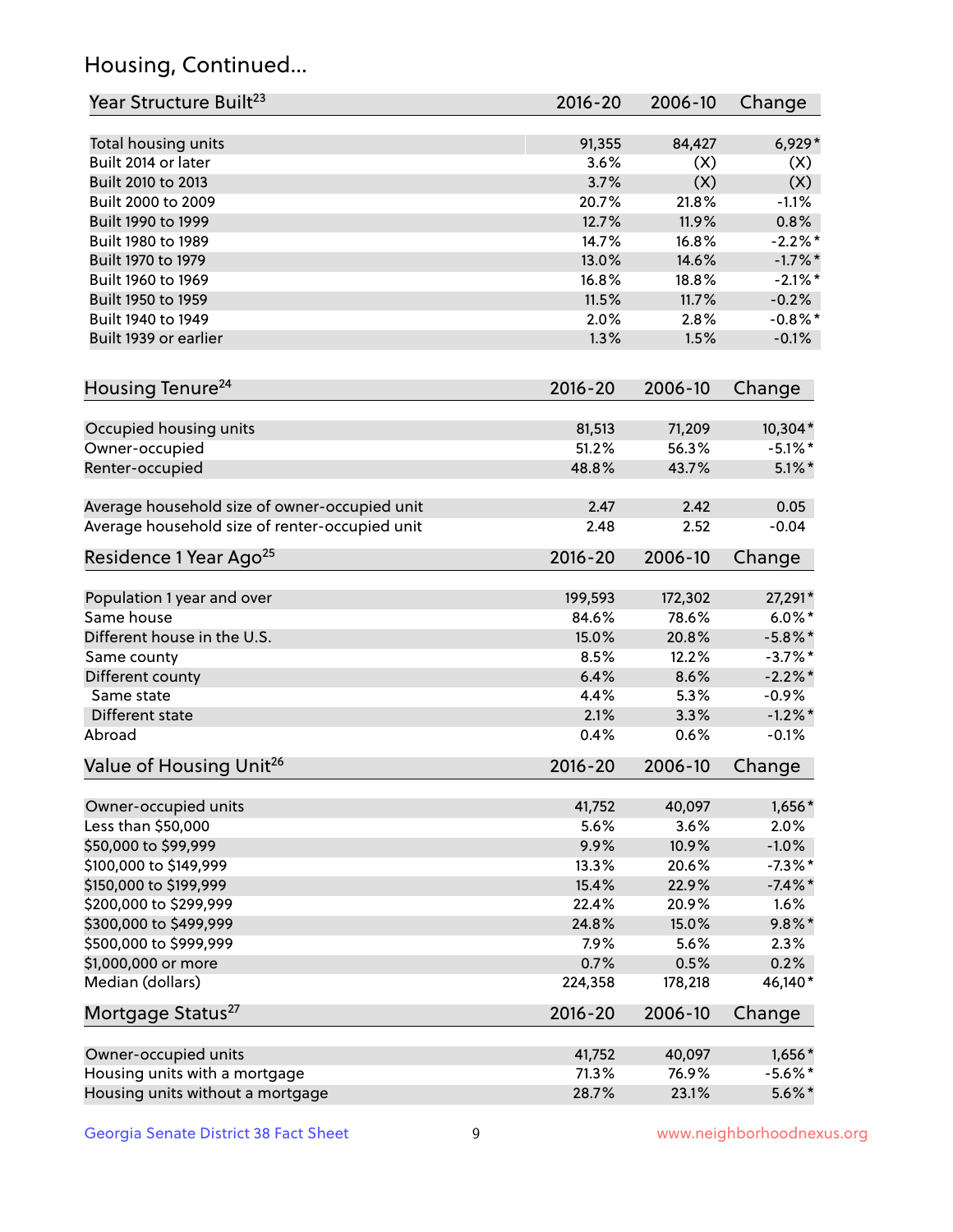## Housing, Continued...

| Selected Monthly Owner Costs <sup>28</sup>                                            | 2016-20     | 2006-10 | Change      |
|---------------------------------------------------------------------------------------|-------------|---------|-------------|
| Housing units with a mortgage                                                         | 29,778      | 30,840  | $-1,061$    |
| Less than \$300                                                                       | 0.5%        | 0.1%    | 0.4%        |
| \$300 to \$499                                                                        | 0.9%        | 1.0%    | $-0.0%$     |
| \$500 to \$999                                                                        | 14.9%       | 14.1%   | 0.8%        |
| \$1,000 to \$1,499                                                                    | 30.2%       | 30.5%   | $-0.4%$     |
| \$1,500 to \$1,999                                                                    | 22.7%       | 25.3%   | $-2.6%$     |
| \$2,000 to \$2,999                                                                    | 22.8%       | 19.7%   | 3.1%        |
| \$3,000 or more                                                                       | 8.0%        | 9.3%    | $-1.3%$     |
| Median (dollars)                                                                      | 1,578       | 1,585   | $-8$        |
|                                                                                       |             |         |             |
| Housing units without a mortgage                                                      | 11,974      | 9,257   | $2,717*$    |
| Less than \$150                                                                       | 5.2%        | 2.6%    | 2.6%        |
| \$150 to \$249                                                                        | 9.3%        | 10.8%   | $-1.5%$     |
| \$250 to \$349                                                                        | 19.9%       | 20.5%   | $-0.6%$     |
| \$350 to \$499                                                                        | 30.7%       | 32.8%   | $-2.1%$     |
| \$500 to \$699                                                                        | 18.8%       | 20.9%   | $-2.1%$     |
| \$700 or more                                                                         | 16.0%       | 12.3%   | 3.7%        |
| Median (dollars)                                                                      | 424         | 424     | 0           |
| Selected Monthly Owner Costs as a Percentage of<br>Household Income <sup>29</sup>     | $2016 - 20$ | 2006-10 | Change      |
| Housing units with a mortgage (excluding units where<br>SMOCAPI cannot be computed)   | 29,583      | 30,561  | $-978$      |
| Less than 20.0 percent                                                                | 50.6%       | 31.4%   | 19.2%*      |
| 20.0 to 24.9 percent                                                                  | 14.5%       | 17.1%   | $-2.6\%$ *  |
| 25.0 to 29.9 percent                                                                  | 9.5%        | 10.7%   | $-1.1%$     |
| 30.0 to 34.9 percent                                                                  | 7.3%        | 9.6%    | $-2.4\%$ *  |
| 35.0 percent or more                                                                  | 18.1%       | 31.2%   | $-13.0\%$ * |
| Not computed                                                                          | 195         | 279     | $-83$       |
| Housing unit without a mortgage (excluding units where<br>SMOCAPI cannot be computed) | 11,741      | 9,068   | $2,673*$    |
| Less than 10.0 percent                                                                | 56.1%       | 37.9%   | 18.2%*      |
| 10.0 to 14.9 percent                                                                  | 17.5%       | 17.9%   | $-0.4%$     |
| 15.0 to 19.9 percent                                                                  | 11.3%       | 11.6%   | $-0.4%$     |
| 20.0 to 24.9 percent                                                                  | 4.4%        | 7.0%    | $-2.5%$     |
| 25.0 to 29.9 percent                                                                  | 3.0%        | 4.5%    | $-1.5%$     |
| 30.0 to 34.9 percent                                                                  | 1.3%        | 4.3%    | $-3.0%$     |
| 35.0 percent or more                                                                  | 6.4%        | 16.8%   | $-10.4%$    |
| Not computed                                                                          | 233         | 189     | 44          |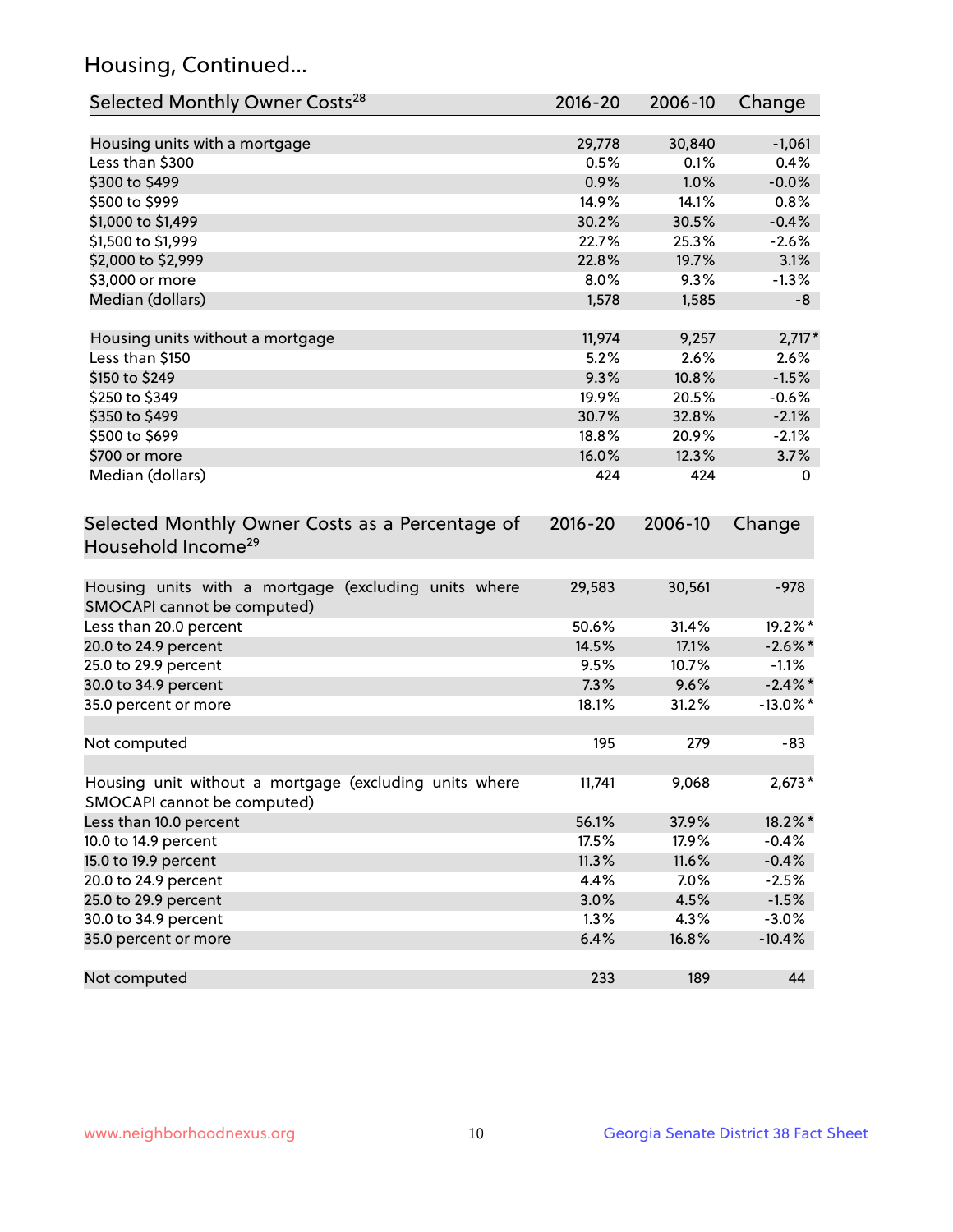## Housing, Continued...

| Gross Rent <sup>30</sup>   | 2016-20 | 2006-10 | Change          |
|----------------------------|---------|---------|-----------------|
|                            |         |         |                 |
| Occupied units paying rent | 38,943  | 30,307  | 8,636*          |
| Less than \$200            | 0.9%    | 3.3%    | $-2.4%$         |
| \$200 to \$499             | 6.2%    | 9.1%    | $-2.9%$         |
| \$500 to \$749             | $7.4\%$ | 22.6%   | $-15.2\%$ *     |
| \$750 to \$999             | 21.7%   | 34.7%   | $-13.0\%$ *     |
| \$1,000 to \$1,499         | 48.0%   | 26.5%   | 21.5%*          |
| \$1,500 to \$1,999         | 12.2%   | 2.9%    | $9.3\%$ *       |
| \$2,000 or more            | 3.7%    | 0.9%    | 2.8%            |
| Median (dollars)           | 1,122   | 958     | $164*$          |
|                            |         |         |                 |
| No rent paid               | 817     | 805     | 12 <sup>2</sup> |

| Gross Rent as a Percentage of Household Income <sup>31</sup>                   | $2016 - 20$ | 2006-10  | Change     |
|--------------------------------------------------------------------------------|-------------|----------|------------|
|                                                                                |             |          |            |
| Occupied units paying rent (excluding units where GRAPI<br>cannot be computed) | 38,137      | 29,610   | $8,527*$   |
| Less than 15.0 percent                                                         | 10.5%       | 10.4%    | $0.0\%$    |
| 15.0 to 19.9 percent                                                           | 12.8%       | 11.2%    | 1.7%       |
| 20.0 to 24.9 percent                                                           | 14.5%       | $11.0\%$ | $3.5\%$ *  |
| 25.0 to 29.9 percent                                                           | 11.4%       | 10.2%    | 1.2%       |
| 30.0 to 34.9 percent                                                           | $9.9\%$     | 11.1%    | $-1.2%$    |
| 35.0 percent or more                                                           | 40.9%       | 46.1%    | $-5.2\%$ * |
|                                                                                |             |          |            |
| Not computed                                                                   | 1,624       | 1,502    | 122        |

## Transportation

| Commuting to Work <sup>32</sup>           | 2016-20 | 2006-10 | Change     |
|-------------------------------------------|---------|---------|------------|
|                                           |         |         |            |
| Workers 16 years and over                 | 97,290  | 81,769  | 15,521*    |
| Car, truck, or van - drove alone          | 71.5%   | 76.3%   | $-4.8\%$ * |
| Car, truck, or van - carpooled            | 7.3%    | 9.2%    | $-1.9%$ *  |
| Public transportation (excluding taxicab) | 6.5%    | 7.7%    | $-1.2%$    |
| Walked                                    | $1.0\%$ | 0.9%    | 0.1%       |
| Other means                               | 2.5%    | $1.0\%$ | $1.5%$ *   |
| Worked at home                            | 11.3%   | 5.0%    | $6.3\%$ *  |
|                                           |         |         |            |
| Mean travel time to work (minutes)        | 32.5    | 28.8    | $3.6*$     |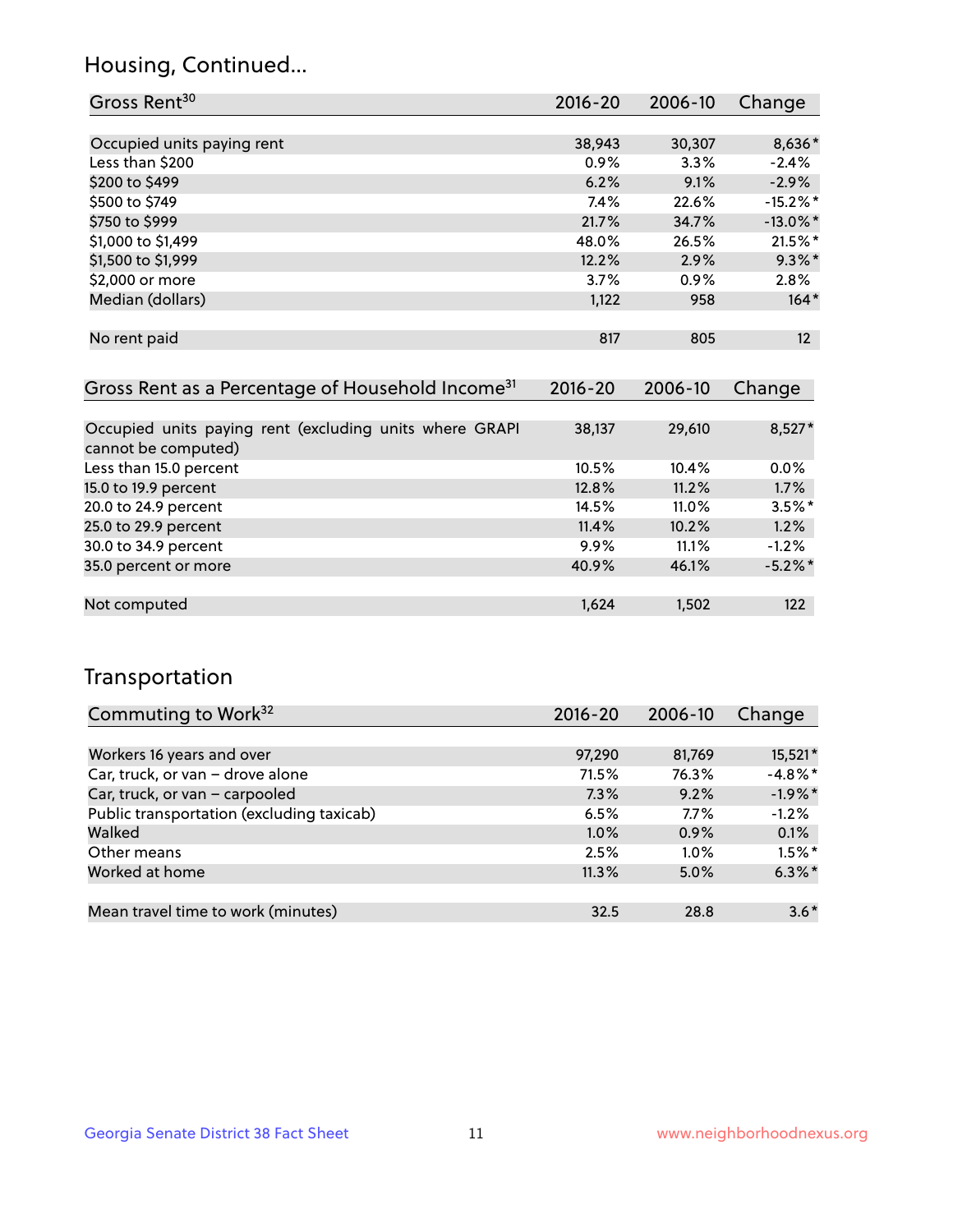## Transportation, Continued...

| Vehicles Available <sup>33</sup> | 2016-20 | 2006-10  | Change     |
|----------------------------------|---------|----------|------------|
|                                  |         |          |            |
| Occupied housing units           | 81.513  | 71.209   | 10,304*    |
| No vehicles available            | 12.0%   | $10.9\%$ | 1.1%       |
| 1 vehicle available              | 40.3%   | 42.6%    | $-2.3\%$ * |
| 2 vehicles available             | 34.7%   | 33.5%    | 1.2%       |
| 3 or more vehicles available     | 13.0%   | 13.0%    | 0.0%       |

#### Health

| Health Insurance coverage <sup>34</sup>                 | 2016-20 |
|---------------------------------------------------------|---------|
|                                                         |         |
| Civilian Noninstitutionalized Population                | 201,409 |
| With health insurance coverage                          | 85.5%   |
| With private health insurance coverage                  | 61.4%   |
| With public health coverage                             | 33.5%   |
| No health insurance coverage                            | 14.5%   |
| Civilian Noninstitutionalized Population Under 19 years | 51,290  |
| No health insurance coverage                            | 8.5%    |
| Civilian Noninstitutionalized Population 19 to 64 years | 124,727 |
| In labor force:                                         | 100,139 |
| Employed:                                               | 93,434  |
| With health insurance coverage                          | 83.2%   |
| With private health insurance coverage                  | 78.9%   |
| With public coverage                                    | 6.5%    |
| No health insurance coverage                            | 16.8%   |
| Unemployed:                                             | 6,705   |
| With health insurance coverage                          | 57.7%   |
| With private health insurance coverage                  | 31.9%   |
| With public coverage                                    | 28.6%   |
| No health insurance coverage                            | 42.3%   |
| Not in labor force:                                     | 24,588  |
| With health insurance coverage                          | 75.1%   |
| With private health insurance coverage                  | 39.8%   |
| With public coverage                                    | 42.0%   |
| No health insurance coverage                            | 24.9%   |